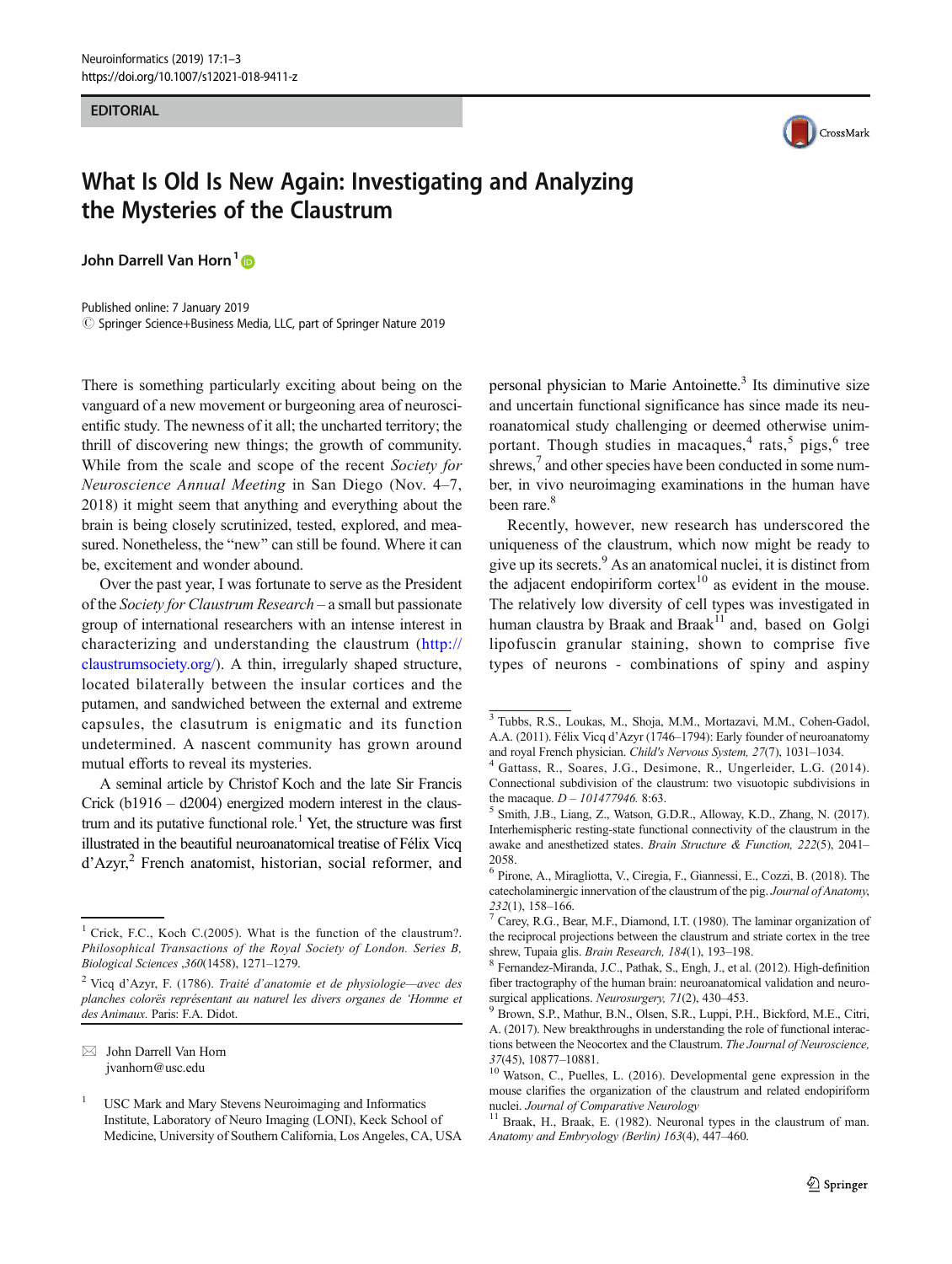nerve cells having varying morphometries. Further neuronal classification has been performed in the rabbit<sup>12</sup> as well as the cat, $^{13}$  where multiple classes of projection neurons and interneurons were noted throughout the entirety of the claustrum.

Its functional role in the brain still remains largely theoretical, however. Crick and Koch, in their famous paper, suggested that the claustrum serves as the conductor of the orchestra of neural activity and controls what is allowed into conscious attention. A recent case study of a neurological patient having the surgical implantation of depth electrodes into the claustrum certainly lends support to this notion.<sup>14</sup> With the electrical current turned off, the patient can read passages from a magazine without difficulty, but when the current is suddenly turned on, the patient freezes mid-sentence into what appears to be an absence-like seizure, only to continue reading again once the current has been turned off again. By contrast, however, studies in rats have suggested that the claustrum should not be universally regarded as an integrator of somesthetic and motor information.<sup>15</sup>

The claustrum may play a role in a range of neurologic and clinical syndromes – from psychiatric symptoms resulting from copper deposition in patients with Wilson's Disease,  $16$  to dopamine content in Parkinson's Disease sufferers,  $17$  to a putative role in schizophrenia.<sup>18</sup> The claustrum may very well be a regional "skeleton key" which is at the root of, but also which links and contributes to, a variety of brain disorders. Where identified as an activation hot-spot in functional neuroimaging studies in healthy subjects, however, it is only as a secondary, tertiary, or otherwise tangential loci – recognized but with little fanfare (see Meador et al.<sup>19</sup>, for instance).

Important in the context of neuroinformatics is the growing appreciation of the rich white matter connectivity of the claustrum.20 Examination of the connectivity and its network properties using diffusion weighted imaging tractography in humans has indicated dense and wide-spread connections between that claustrum and nearly all portions of the cerebral  $cortex<sup>21</sup> Graph-theoretical analysis from the rats has sug$ gested that the claustrum may be a previously heretofore unappreciated member of the so-called "rich club" of inter-connected regional brain hubs<sup>22</sup> – a result which has also been reported in brain imaging studies of human connectivity. $23$  As a "rich club" member, with its poundfor-pound wide-reaching connectivity, the claustrum may, indeed, play a fundamental role in a range of cognitive operations. Specifically, in line with Crick and Koch, it may serve to synthesize sensory information and feed it forward into one's conscious experience.

While having its neuroanatomical descriptive origins in eighteenth century France, the claustrum today represents one of the last brain regions to come under the full scrutiny of modern neuroscience. Like the equally mysterious zona  $\text{incerta}$ <sup>24</sup> the claustrum may be turn up from time-to-time in published results but its importance little appreciated let alone understood. The analysis of the cellular composition, form, connectivity, and function of the claustrum represents a major challenge and here is where neuroinformatics can make an enormous contribution. With advances in the examination of brain connectivity in human<sup>25</sup> and in non-humans<sup>26</sup> and the availability of novel mathematical frameworks for analysis, $27$ perhaps the next few years will see fuller computational and conceptual innovations for claustral characterization.<sup>28</sup> These

<sup>&</sup>lt;sup>12</sup> Wasilewska, B., Najdzion, J. (2001). Types of neurons of the claustrum in the rabbit–Nissl, Kluver-Barrera and Golgi studies. Folia Morphologica 60(1),

<sup>41–45.&</sup>lt;br><sup>13</sup> Rahman, F.E., Baizer, J.S. (2007). Neurochemically defined cell types in the

claustrum of the cat. Brain Research, 1159:94-111.<br><sup>14</sup> Koubeissi, M.Z., Bartolomei, F., Beltagy, A., Picard, F. (2014). Electrical stimulation of a small brain area reversibly disrupts consciousness. Epilepsy

and Behavior, 37:32-35.<br><sup>15</sup> Smith, J.B., Radhakrishnan, H., Alloway, K.D. (2012). Rat claustrum coordinates but does not integrate somatosensory and motor cortical information.

The Journal of Neuroscience, 32(25):8583–8588.<br><sup>16</sup> Sener, R.N. (1993). The claustrum on MRI: Normal anatomy, and the bright claustrum as a new sign in Wilson's disease. Pediatric Radiology, 23(8), 594– 596.

<sup>&</sup>lt;sup>17</sup> Sitte, H.H., Pifl, C., Rajput, A.H (2017). Dopamine and noradrenaline, but not serotonin, in the human claustrum are greatly reduced in patients with Parkinson's disease: Possible functional implications. The European Journal<br>of Neuroscience, 45(1), 192–197.<br><sup>18</sup> Patru M.C. Boost P.H. (2015).

Patru, M.C., Reser, D.H. (2015). A new perspective on delusional states evidence for Claustrum involvement. Frontiers in Psychiatry, 6:158.<br><sup>19</sup> Meador, K.J., Revill, K.P., Epstein, C.M., Sathian, K., Loring, D.W.,

Rorden, C. (2017). Neuroimaging somatosensory perception and masking. Neuropsychologia, 94:44–51.

<sup>20</sup> Torgerson, C.M., Van Horn, J.D. (2014). A case study in connectomics: The history, mapping, and connectivity of the claustrum. Frontiers in

Neuroinformatics, 8:83.<br><sup>21</sup> Torgerson, C.M., Irimia, A., Goh, S.Y.M., Van Horn, J.D. (2015). The DTI connectivity of the human claustrum. *Human Brain Mapping*, 36(3):827–838.

 $22$  Swanson, L.W., Sporns, O., Hahn, J.D. (2016). Network architecture of the cerebral nuclei (basal ganglia) association and commissural connectome. Proceedings of the National Academy of Sciences of the United States of America, 113(40), E5972-E5981.<br><sup>23</sup> Bhattrai, A., Irimia, A., Torgerson, CM., Van Horn, JD. (2017).

Neuroimaging analysis of white matter connectivity between the claustrum and the rich-club network of the human brain. Twenty-Third Annual Meeting of the Organization on Human Brain Mapping; June 25-29, 2017, Vancouver, Canada.

<sup>&</sup>lt;sup>24</sup> Chou, X.L., Wang, X., Zhang, Z.G., et al. (2018). Inhibitory gain modulation of defense behaviors by zona incerta. *Nature Communications*,  $9(1)$ , 1151.  $t^{25}$  Glasser, M.F., Smith, S.M., Marcus, D.S., et al. (2016). The human Connectome Project's neuroimaging approach. Nature Neuroscience, 19(9),

<sup>1175–1187.</sup>  $26$  Hintiryan, H., Foster, N.N., Bowman, I., et al. (2016). The mouse cortico-

striatal projectome. Nature Neuroscience.<br><sup>27</sup> Zingg, B., Dong, H.W., Tao, H.W., Zhang, L.I. (2018). Input-output organization of the mouse claustrum. Journal of Comparative Neurology, 526(15),

<sup>2428</sup>–2443. <sup>28</sup> Johnson, J.I., Fenske, B.A., Jaswa, A.S., Morris, J.A. (2014). Exploitation of puddles for breakthroughs in claustrum research.  $D - 101477946$ . 8:78.